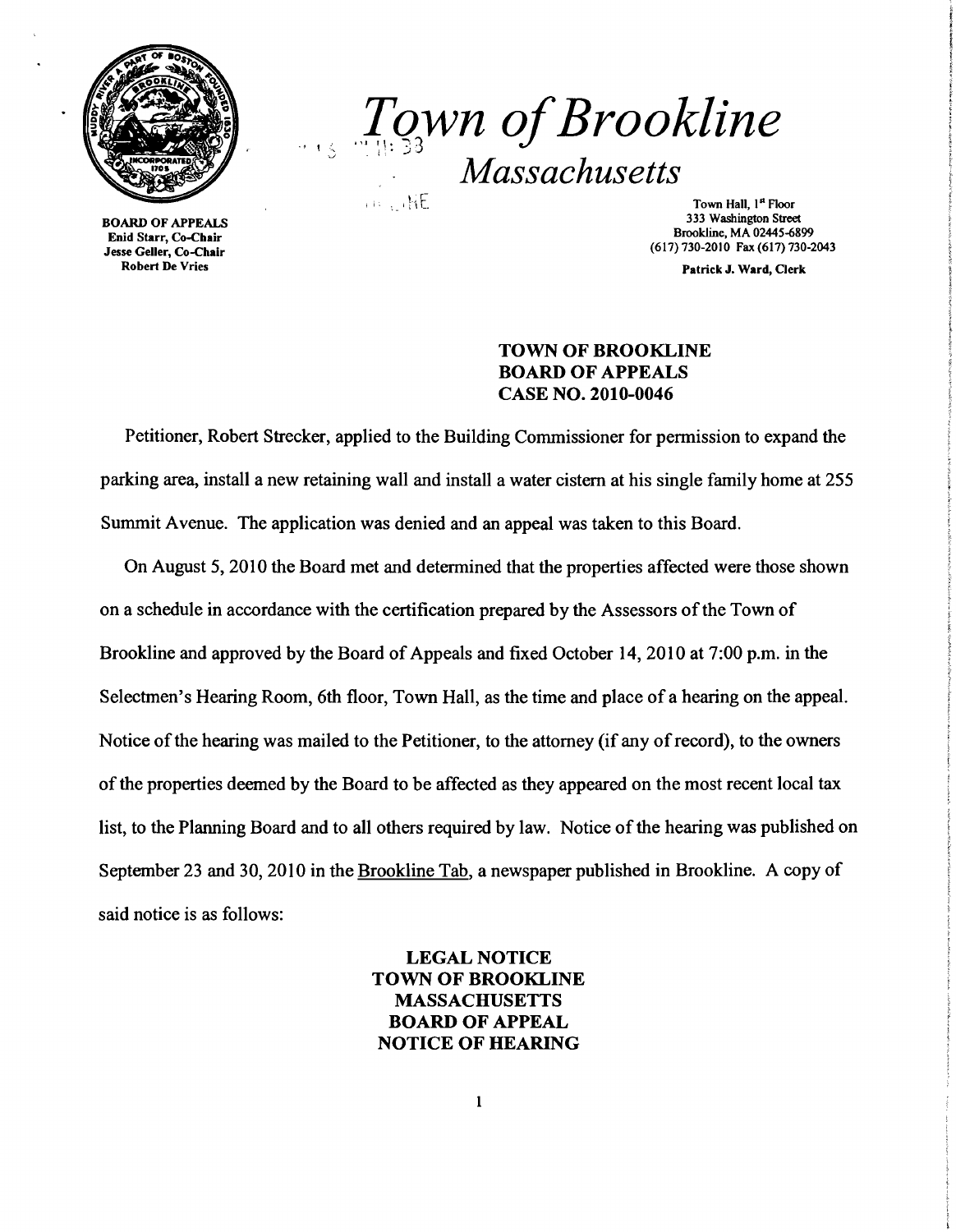Pursuant to M.G.L. C. 39, sections 23A & 23B, the Board of Appeals will conduct a public hearing to discuss the following case:

Petitioner: STRECKER, FORERT & LARSEN ULLA Owner: STRECKER, FORERT & LARSEN ULLA Location of Premises: 255 SUMMIT AVE Date of Hearing: October 14, 2010 Time of Hearing: 7:00 p.m. Place of Hearing: Selectmen's Hearing Room. 6<sup>th</sup> floor

A public hearing will be held for a variance and/or special permit from

- 1. 5.43; Exceptions to Yard and Setback Regulations, special permit required.
- 2. 5.44.4; Accessory Underground Structures, closer to lot line than 10', special permit required.
- 3. 6.04.2.b; Standard stall depth, variance required.
- 4. 6.04.4.c; Curb cut too wide, variance required.
- 5. 6.04.5.c.l; Parking in front setback, variance required.
- 6. 6.04.9.b; No drainage details provided, variance required.
- 7. 6.04.12; Exceptions to dimensional requirements for new parking for existing structures, special permit required.
- 8. 8.02.2; Alteration or Extension, special permit required

Ofthe Zoning By-Law to expand parking area, new retaining wall and cistern requiring Board of Appeals relief at 255 SUMMIT AVENUE.

Said premise located in a S-7 (single family) residence district.

*Hearings, once opened, may be continued by the Chair to a date and time certain. No further notice will be mailed to abutters or advertised in the TAB. Questions regarding whether a hearing has been continued, or the date and time ofany hearing may be directed to the Zoning Administrator at* 617-734-2134 *or check meeting calendar at:http://calendars.town.brookline.ma.us/MasterTownCalandar/?FormID=158.* 

The Town of Brookline does not discriminate on the basis of disability in admission to, access to, or *operations ofits programs, services or activities. Individuals who need auxiliary aids for effective communication in programs and services ofthe Town ofBrookline are invited to make their needs known to the ADA Coordinator, Stephen Bressler, Town of Brookline, 11 Pierce Street, Brookline, MA 02445. Telephone:* (617) *730-2330; TDD* (617) *730-2327.* 

## Enid Starr Jesse Geller Robert De Vries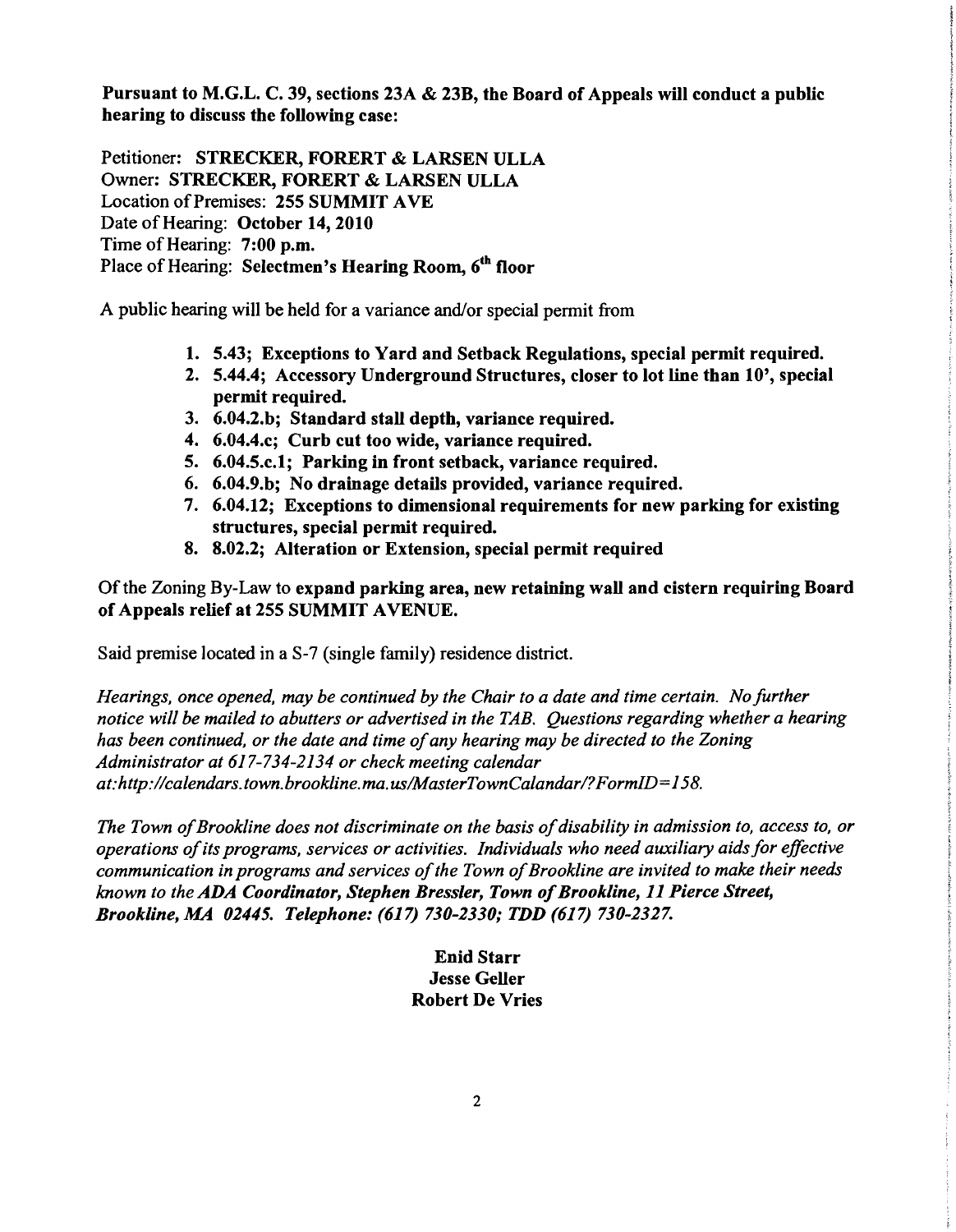At the time and place specified in the notice, this Board held a public hearing. Present at the hearing was Chairman, Enid Starr and Board Members, Jonathan Book and Lisa Serafin. The petitioner, Robert Strecker, presented his case before the Board.

Mr. Strecker described his home at 255 Summit Avenue as a two-story single-family that was constructed in 1950. The home is on a corner lot and has frontage on both Summit Avenue and Jenness Road. There is a recessed single car garage at the basement level of the house on the Jenness Road side of the property. The garage is accessed by a IS' long driveway which has retaining walls on both sides, one of which has recently been replaced and the other needs to be replaced. He said that his garage inside is very small and it is difficult to open a car door once inside. The surrounding uses are primarily single family homes and the lot is located very close to the town line.

Mr. Strecker presented photographs of the site to the Board which were marked as exhibits. He said that he is proposing to widen the existing 9'6" wide driveway to 20' wide to accommodate two cars parked side by side. In order to widen the driveway, one of the existing stone retaining walls will need to be moved 12'6" closer to Summit Avenue. He said he is also proposing to plant a narrow landscaped bed between the new parking space and the house. Finally, he desires to bury a cistern near the new parking space which will store graywater from the basement sump-pump for use in the garden. The new driveway will be paved with paving stones, and the new retaining wall will be 45" high and constructed of river rocks.

Mr. Strecker advised the Board of the relief he was requesting. He said that he needed relief from **Section 5.44.4** for accessory underground structures, the cistern. He said that the Board could waive some ofthe set-back required for this structure under **Section 5.43** if adequate counterbalancing amenities are provided. As to counterbalancing amenities he said he would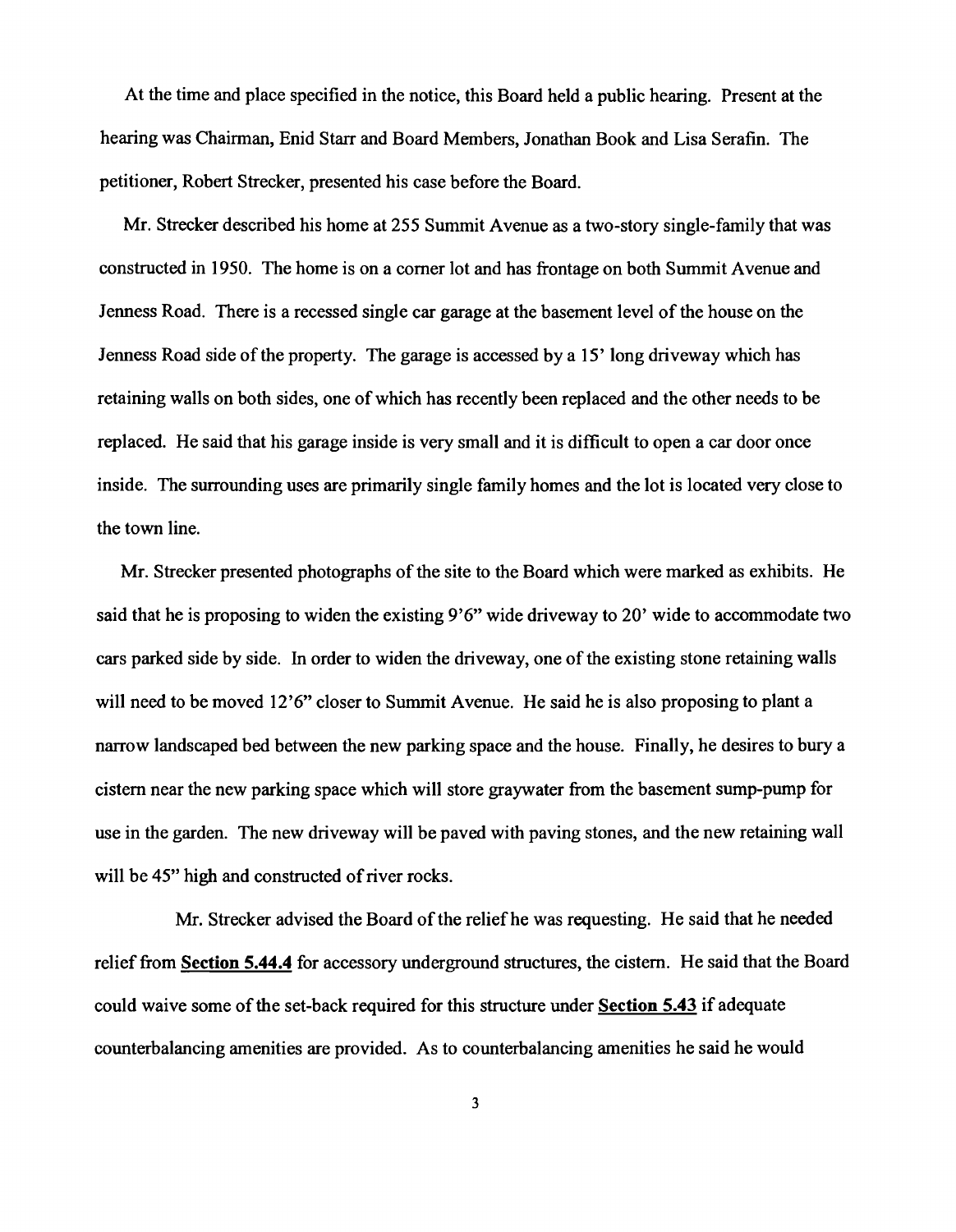provide new landscaping and climbing vines near the new retaining wall. He said the new driveway would be finished with a pervious surface rather than asphalt. He also said rebuilding the unsightly retaining wall and installation of the cistern would benefit the neighborhood as well as the environment. He said that since the depth of his parking stalls do not meet the minimum 18 feet required, that he would need reliefunder Section 6.04.12 to waive dimensional requirements for new parking facilities to serve existing buildings. He said the existing space is currently preexisting non-conforming.

The Chairman asked whether anyone wished to speak in support or in opposition to the application. A resident of265 Summit Avenue, across Jenness Road, questioned the need for a wider parking area since the petitioner's car fits in the existing driveway. She was also very concerned about the cistern and was worried that this volume of water, 600 gallons, could somehow fail and inundate her home which is down grade from that of the petitioner. The petitioner responded that indeed his car fit in the driveway but the proximity of the retaining walls made it a tight fit and also obscured his vision when turning onto Jenness Road. The Chairman responded that the safety of the cistern would be addressed by the Building Commissioner.

Lara Curtis Hayes delivered the findings of the Planning Board.

## Section 5.44.4 - Accessory Underground Structures

Underground structures closer than 10' to the lot line require a special permit. The proposed cistern is approximately 5' from the lot line.

Section 6.04 - Design of Off-Street Parking Facilities

 $-4.c$  – Curb cuts shall be a maximum of 20' wide

*-.5.e.l* - Front yard setbacks for parking in S districts is 20' from the front lot line

*-.9.b* - Driveways shall be appropriately graded, surfaced with a suitable material, and drained to the satisfaction of the Building Commissioner. The applicant is proposing to pave the driveway with pavers.

| Dimensional Requirements <b>Executive Moved Property</b> |           |     |      |                     |
|----------------------------------------------------------|-----------|-----|------|---------------------|
| Left                                                     |           | n/a | Est. | Special Permit*     |
|                                                          | $\bullet$ |     |      | <b>Pre-existing</b> |

*<sup>-.2.</sup>b* - Standard stall depth shall be 18'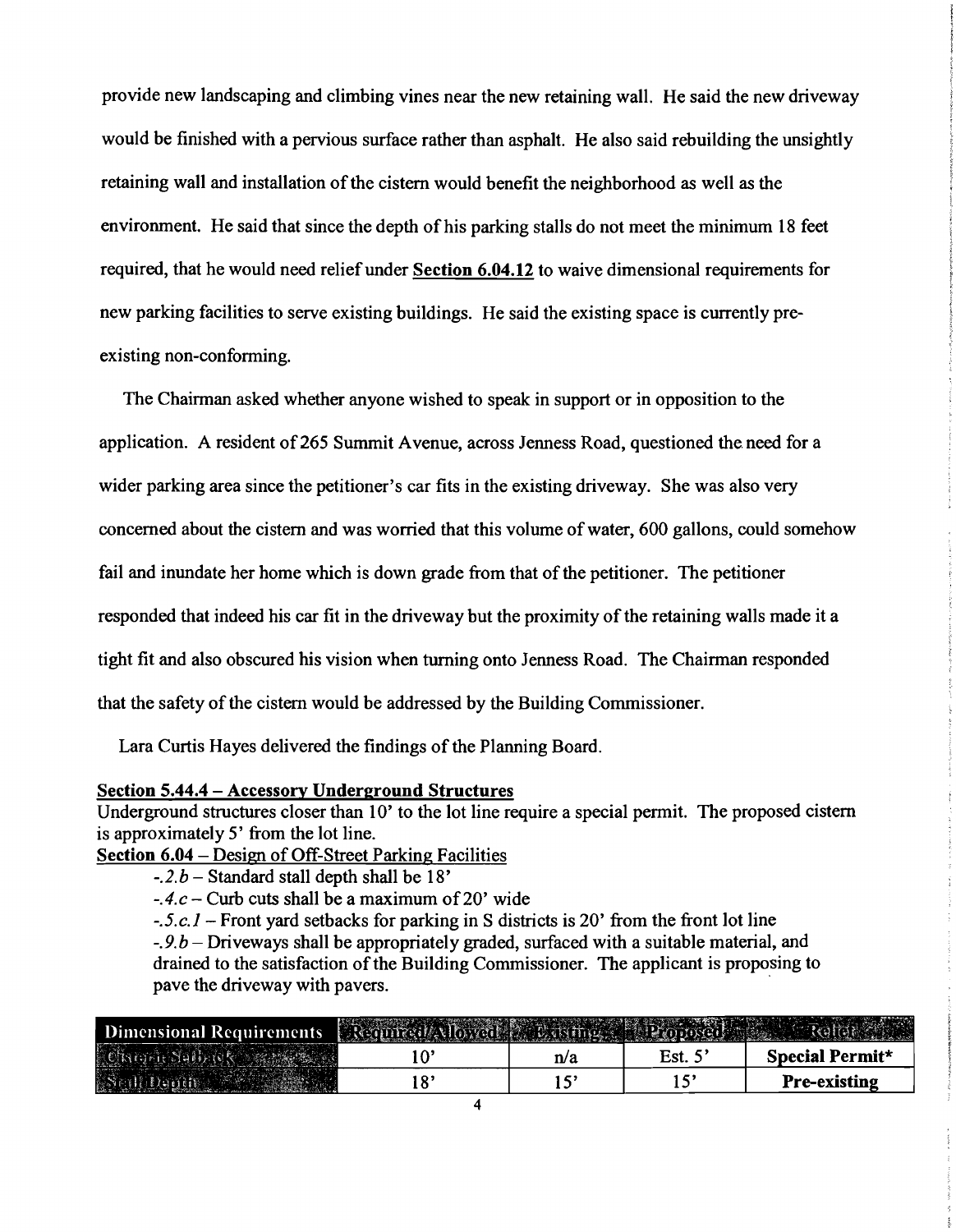|              |              |                    | Nonconforming**     |
|--------------|--------------|--------------------|---------------------|
| 20'          | $10^{\circ}$ | $20'$ <sup>+</sup> | <b>Complies</b>     |
|              |              |                    | <b>Pre-existing</b> |
| $20^{\circ}$ |              | Λ,                 | Nonconforming**     |

\* Under Section 5.43. the Board of Appeals may waive setback requirements if a counterbalancing amenity is provided. The applicant is proposing to provide new landscaping and climbing vines near the new retaining wall.

 $\ast\ast$  Under Section 6.04.12, the Board of Appeals may waive dimensional requirements for new parking facilities to serve existing buildings.

t While the site plan indicates the new driveway will be 22' wide, the applicant has agreed to reduce the curb cut to 20'.

## Section 8.02 – Alteration or Extension

A special permit is required to alter a nonconforming structure or use.

Ms. Curtis Hayes reported that the Planning Board was supportive of the proposal to widen the driveway at 255 Summit Avenue. As Jenness Road is a low traffic dead-end private road, it is not

anticipated that the widening of this driveway will have a significant impact on safety at this

intersection. Further, the Planning Board was supportive of the usage of a cistern to reuse the

sump-pump graywater for gardening. Finally, the Planning Board believed the use of pavers and

the new retaining wall will be aesthetically pleasing and will be an improvement to the existing

dilapidated wall. Therefore, she said, the Planning Board approved the plans by Robert Strecker,

dated 7/26/20 I0, and the site plan by Bradford Engineering Co., dated *9/30120* I0, subject to the

following conditions:

- 1. Prior to the issuance of a building permit, the applicant shall submit a final site plan indicating a 20' curb cut subject to the review and approval of the Assistant Director of Regulatory Planning.
- 2. Prior to the issuance of a building permit, the applicant shall submit a final landscape plan subject to the review and approval of the Assistant Director of Regulatory Planning.
- 3. Prior to the issuance of a building permit, the applicant shall submit a final drainage plan including plumbing details for the cistern subject to the review and approval of the Building Commissioner.
- 4. Prior to issuance of a building permit, the applicant shall submit to the Building Commissioner for review and approval for conformance to the Board of Appeals decision: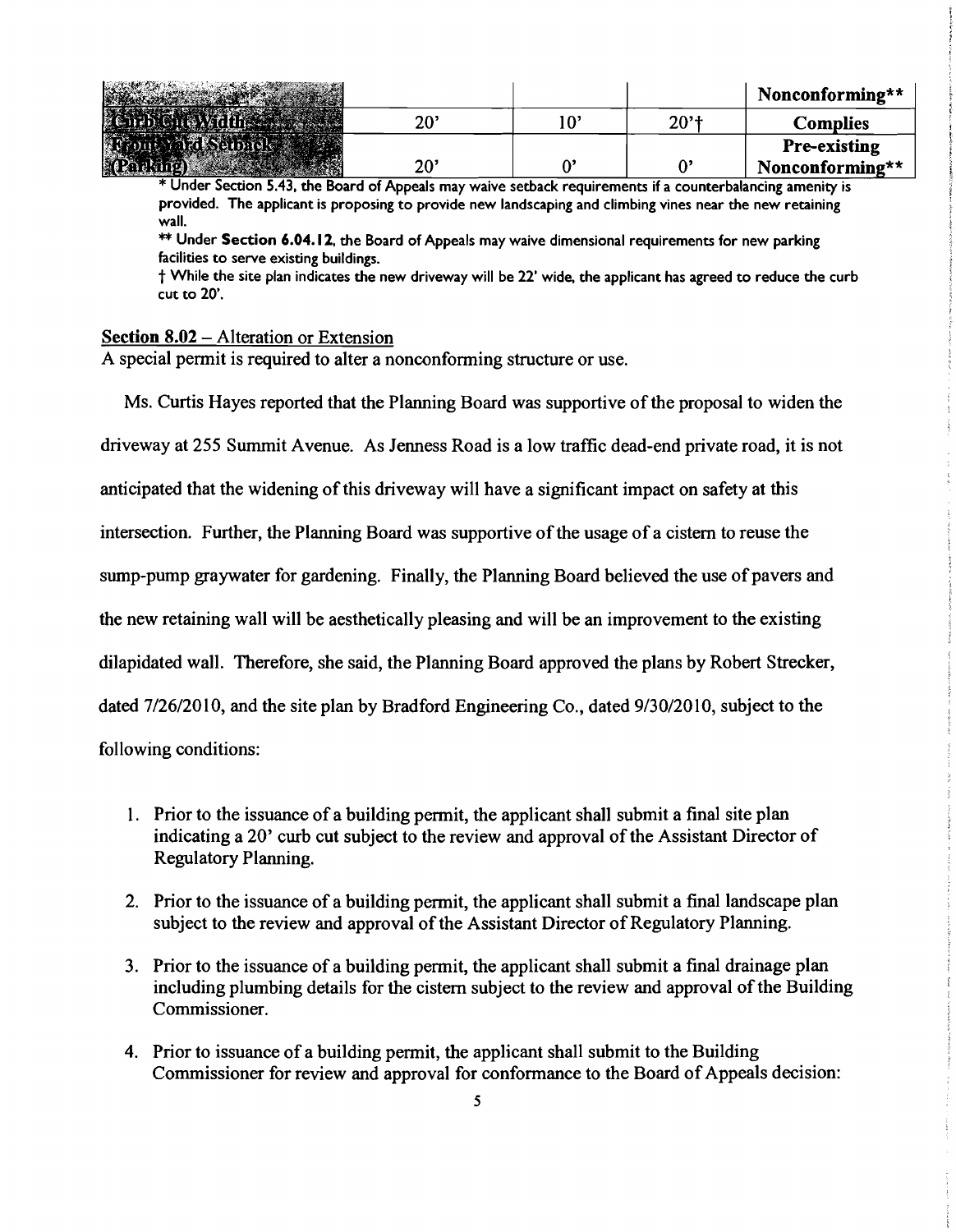I) a final site plan stamped and signed by a registered engineer or land surveyor; and 2) evidence that the Board of Appeals decision has been recorded at the Registry of Deeds.

The Chairman then called upon Michael Shepard, Building Commissioner to deliver the comments of the Building Department. Mr. Shepard said regarding the cistern, that it is an environmentally friendly way to handle excess water. As to the abutter's specific concerns relative to the proximity of 600 gallons of water to her property, he said that inground swimming pools have many thousands of gallons of water, often closer than the cistern in question. He said that the installation would be subject to the plumbing code as well as the building code and the neighbors would not be subjected to any hazard. Mr. Shepard said that the Building Department is supportive of the requested relief as well as the conditions proposed by the Planning Board.

The Board, having deliberated on this matter and having considered the foregoing testimony, concludes that it is desirable to grant Special Permits and that the petitioner has satisfied the requirements necessary for relief under Sections 5.43, 604.12 and 8.02.2, of the Zoning By-Law and made the following specific findings pursuant to Section 9.05:

- a. The specific site is an appropriate location for such a use, structure, or condition.
- b. The use as developed will not adversely affect the neighborhood.
- c. There will be no nuisance or serious hazard to vehicles or pedestrians.
- d. Adequate and appropriate facilities will be provided for the proper operation of the proposed use.

Accordingly, the Board voted unanimously to grant the requested relief subject to the following conditions:

1. Prior to the issuance of a building permit, the applicant shall submit a final site plan indicating a 20' curb cut subject to the review and approval of the Assistant Director of Regulatory Planning.